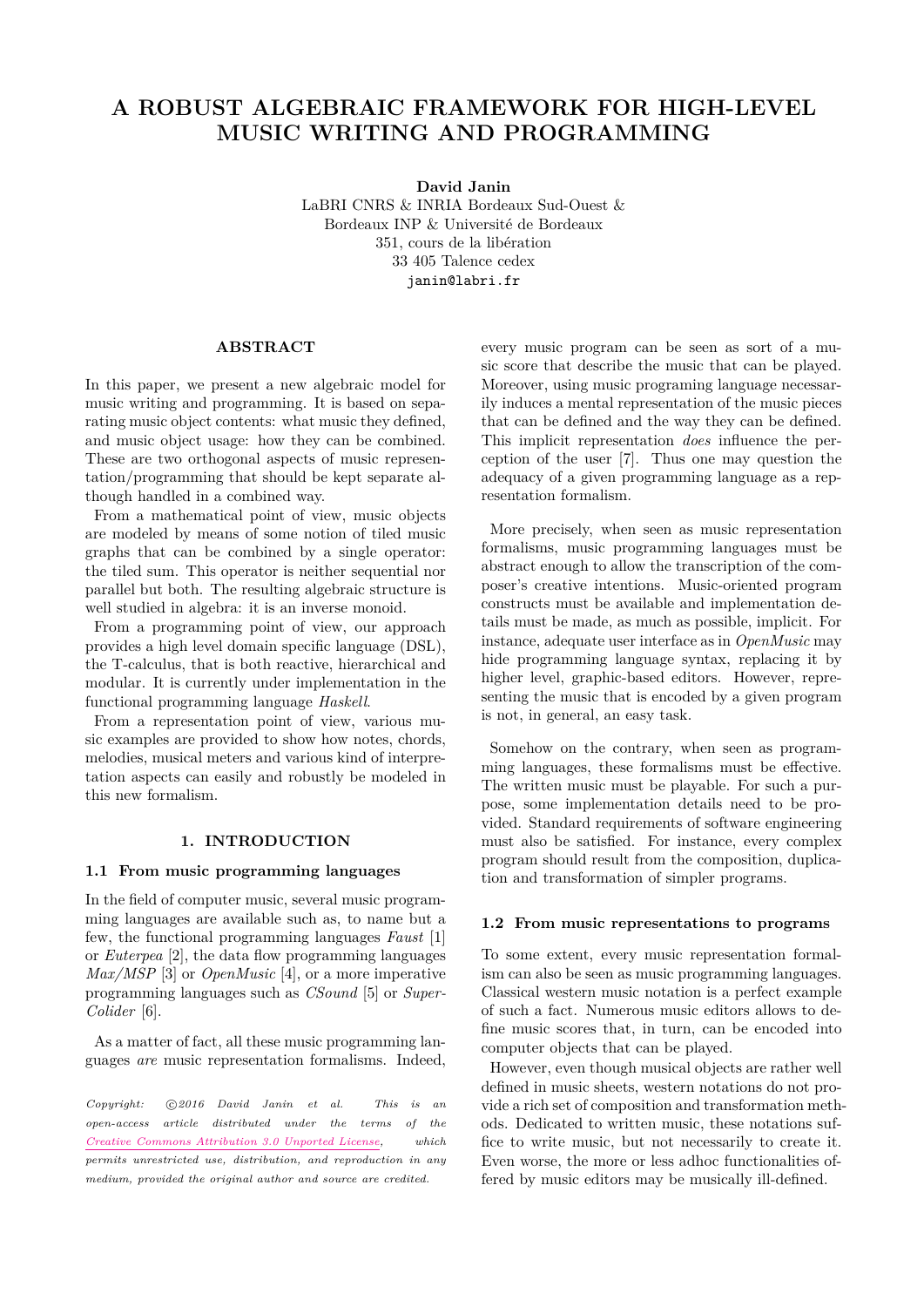For instance, the standard cut, paste and insert transformations, essentially inherited from text editors, are inadequate because they often break the global consistency of the music. Indeed, inserting a sequence of notes in a score necessarily pushes the rest of the score regardless of the underlying musical meter.

Somehow paradoxically, music composition operators are well defined in music programming language. However, in a programing language, relevant music concepts may be lost in non musical technicalities. Specialized technician may be required to bridge the gap between composer ideas and their programming realisation.

#### **1.3 Model based approach**

One way to handle both music representation necessities and software engineering requirements is by deriving both of them from a unified model of musical objects with well understood algebraic properties.

Indeed, every music programming language, every music design software, as well as every music representation formalism induces a more or less implicit *music algebra* that defines both the basic objects that can be used and the combinators that allow to build complex music objects from simple ones. In the absence of a unified model, it is very likely that these algebras will be incoherent. In a model based this cannot happen as illustrated in Figure [1.](#page-1-0)

<span id="page-1-0"></span>

**Figure 1**: Model based approach.

Indeed, every functionality, be it defined at the programing level or at the representation level, necessarily derives from the algebraic model. Any (mental or explicit) representation induced by the usage of these functions converges to a single and coherent representation of the elements of this algebra. A correspondance between music programs and music representations becomes possible.

In the long term, this may even leads to the definition of a well founded graphic-based programming interafce, henceforth offering an easier access to programming techniques.

## **1.4 Known approaches**

Technically, following such an approach leads to the design of a Domain Specific Languages (DSL). These languages are high-level programming languages dedicated to a specific application domain. They provide no more and no less than the necessary high-level constructs relevant to the underlying application domain [\[8\]](#page-7-7). In music programming, languages such as *Faust* [\[1\]](#page-7-0) or *Euterpea* [\[2\]](#page-7-1) are examples of DSLs.

In most of the proposed languages, musical objects are mainly combined by means of two operators: a sequential composition that allows to play two musical objects one after the other, and a parallel product that allows to start in parallel two musical objects. Hudak's notion of polymorphic temporal media [\[9\]](#page-7-8) makes this algebra explicit. It allows to reason about programs and provides a better understanding of program's semantics.

However, it has already been argued [\[10\]](#page-7-9) that the algebra induced by sequential and parallel operators, though rather natural at the DSP level provided by a language such as *Faust*, induces implementation oriented point that may not be that convenient in the case of high-level musical design.

Using the parallel (or rather fork) operator induces a "forward vision" of music writing, from the past to the future. It merely amounts to decide at any time *what comes next*. Musical metrics, synchronization points, visualized by bars in classical western music notations, quite disappear under such a unidirectional view of music writing [\[11\]](#page-7-10). As a matter of fact, typical music constructs necessitates a "backward vision", from the future to the past, that allows to decide at a given time *what comes before*.

Cadences such as  $I\ell^{m}/V^{7}/I$  or  $I\ell^{m}/I^{7}_{\sharp}/I$  are typical exemples of such phenomena. Resolving on a first degree constitutes a goal in the future. A cadence is a way to reach such a goal. It is thus implicitly understood as a construction from the future to the past. Another exemple is the anacrusis. Aiming at introducing a given note on a strong beat, an anacrusis is positioned in a backward way, depending on its length. It can be argued that such a phenomenon cannot be modeled properly with a forward point of view [\[10,](#page-7-9) [12\]](#page-7-11).

#### **1.5 Contribution and structure of the paper**

Our goal is thus to define such a music algebra from which we derive both a programming language and a representation formalism.

For this purpose, aiming at relaxing the "forward" point of view induced by the sequential/parallel music algebra we have developed the notion of tiled modeling [\[13,](#page-7-12) [14\]](#page-7-13) and tiled programming [\[15\]](#page-8-0). Both sequential and parallel composition operators are eventually merged into a single one : the tiled composition operator [\[12,](#page-7-11) [11\]](#page-7-10). This offers a higher-level point of view over the usual sequential/parallel music algebra.

In this paper, we present the latest development of this new music algebra and we eventually provide various and explicit music modeling examples. Doing so, aside the mathematical robustness of our approach that is already detailed in former presentations, we aim at illustrating the relevance of this approach for music modeling.

In Section [2](#page-2-0) we describe a modeling example that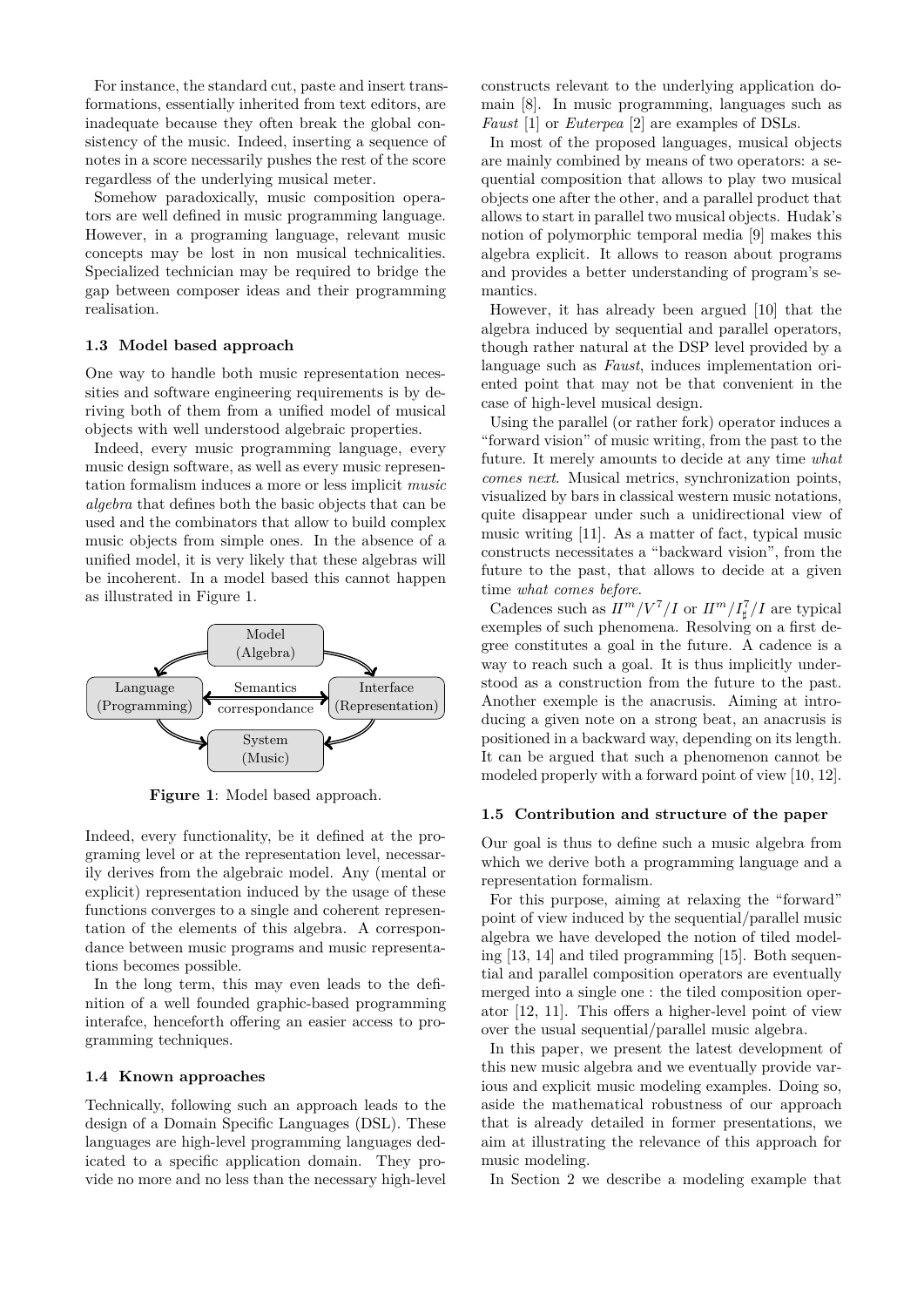essentially details what representation models we aim at achieving. How these models can generated from basic elements is detailed in the remaining sections.

In Section [3](#page-3-0) we describe the formal model of tiled music graphs that are equipped with a single operator: the tiled composition. Properties of the resulting algebra that are relevant for music modeling are presented.

Then, in section [4,](#page-5-0) we show how these music graphs can simply be generated by means of music graph expressions. Music modeling examples are provided throughout all sections.

## **2. A MODELING EXAMPLE**

<span id="page-2-0"></span>Before getting into a detailed description of tiled models and programs, we provide in this section a first modeling example that illustrates most of the musical features we aim at capturing. The way such a model may actually be built, step by step, is described throughout the next sections.

## **2.1 Debussy's first arabesque**

Debussy's first arabesque is a typical example of a music structure which is difficult to model by means of tree-based (or syntactic) modeling approach [\[16\]](#page-8-1). Indeed, as illustrated in the 91th and 92th bars of Debussy's first arabesque (see Figure [2\)](#page-2-1), four voices, with distinct rhythmic structures, are interleaved. They induce rhythmic trees that have incompatible shapes and thus cannot be shared properly [\[17\]](#page-8-2).

<span id="page-2-1"></span>

**Figure 2**: Two bars of Debussy's first arabesque.

Our modeling approach amounts to describe this piece of music by means of a music graph: a directed labeled graph vertices modeling instants in time and with edges modeling musical elements such as rests, notes or chords.

More precisely, the first half of Debussy's 91th bar is depicted in Figure [3.](#page-2-2) The various features that are appearing in this figure can be be detailled as follows :

- *vertices*: depicted by bullets (•); vertices are modeling instant in time that are called synchronization points,
- *directed edges*: depicted by arrows (•  $\longrightarrow \bullet$ ); edges are modeling basic musical such as rests, notes or chords that last for some duration : the time that elapse between the two synchronization points they relate,
- *upper or left edge labels*: depicted by (blue) positive rational numbers that appear either on the left or above the middle of each edge; these edge labels are modeling durations,
- *lower or right edge labels*: depicted by (red) strings that appear either on the right or below the middle of each edge; these edge symbols are giving the nature of rests, notes or chords.

<span id="page-2-2"></span>

**Figure 3**: A graph model of part of the 91th bar.

Observe that the first  $E_5$  is of duration  $3/2$  since the initial eight note  $E_5$  is actually linked with a quarter note in the 90th bar, much in the same way the first *A*<sup>4</sup> quarter note in the 93th bar is linked with the quarter note  $A_4$  at the end of the 92th bar.

On this graph, *R* indicates no notes, that is, a rest. One can also observe that all *D* have been written *D*<sup>−</sup>. This models the fact that, as indicated in the key signature, all these notes must be lowered by one semitone, from  $D^{\sharp}$  down to natural *D*.

A remarkable property of this graph model is that, if one counts a positive duration when traversing an edge forward and if one counts a negative duration when traversing an edge backward, then, the resulting sum of durations along any cycle always equals zero. Indeed, this follows from the fact that vertices are modeling instants in time henceforth every cyclic traversal amounts to go back and forth in time until the initial point is eventually reached.

**Remark.** One may observe that some musical elements are missing in this modeling. Indeed, neither the musical meter, nor the key, nor even the links indicating musical phrases are described.

However, as opposed no note duration or names, these attributes apply to groups of musical objects. We thus need a way to specify these groups or, as another way to say it, we need the algebraic tools that allow to generate these groups.

It follows that the modeling of group attributes is postponed to the last section when the music algebra will be defined.

## **2.2 Alternative graph representations**

Of course the graph depicted in Figure [3](#page-2-2) is not easily readable by humans. Another visualisation, more oriented towards human, is depicted in Figure [4.](#page-3-1)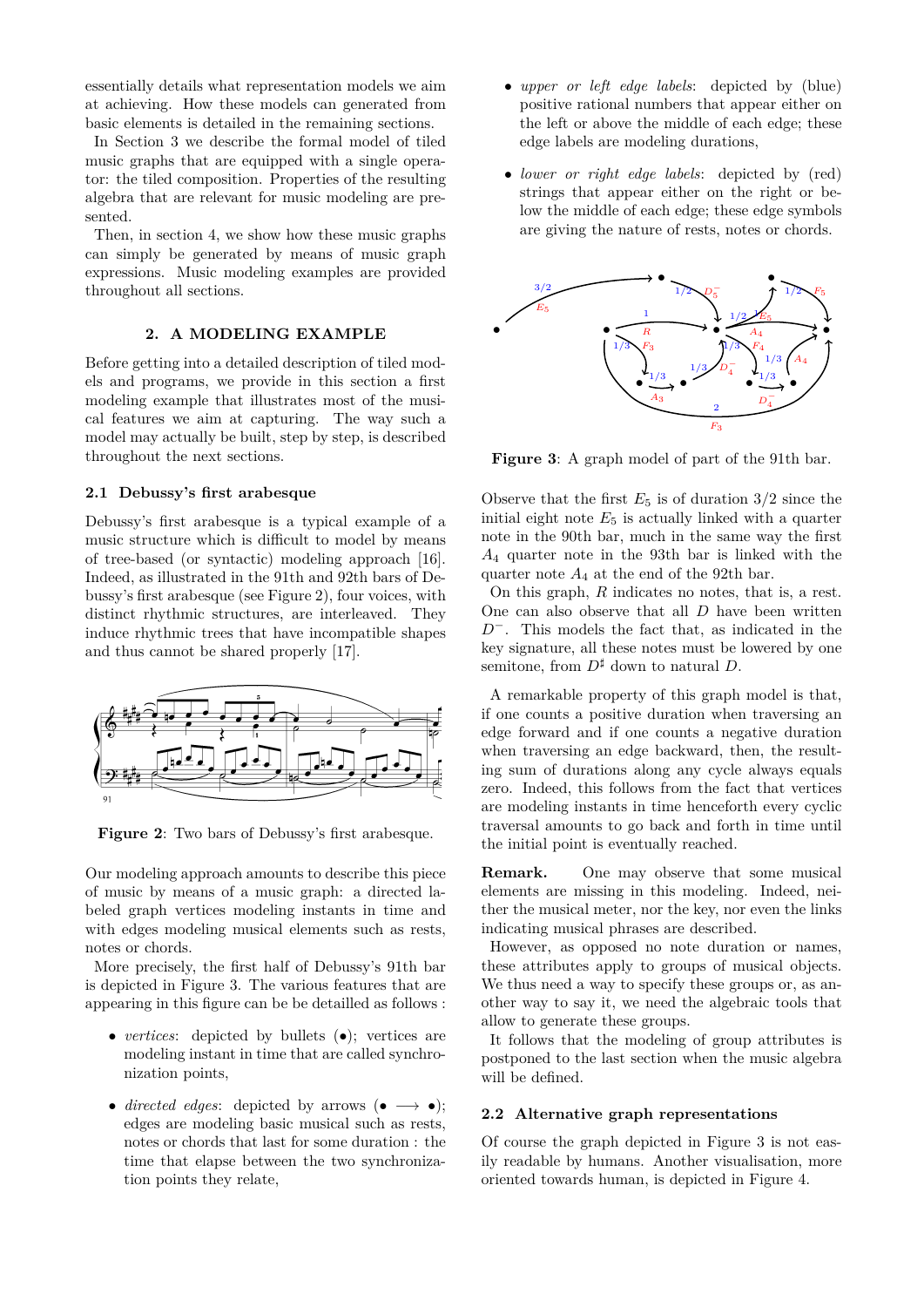In this figure, every vertex has been scattered along a vertical dashed line. These lines have also been labeled by their distance, expressed in quarter note durations, from the beginning of the bar. Clearly, such an illustrative vertex labeling can easily be computed from the duration labeling the edges, as soon as one vertex is chosen as the origin.

<span id="page-3-1"></span>

**Figure 4**: Scattered view of the same model.

**Remark.** Of course, other representations are possible such as, for instance, presentations based on cyclic or spiral shaped timelines. The reader should not make the confusion between the underlying mathematical models that are graphs, possibly unreadable, and their possible representations that may take various forms more readable.

# **3. TILED MUSIC GRAPHS**

<span id="page-3-0"></span>The models we aimed at building, music graphs, have been depicted in the previous section. As such, they almost form a music representation formalism  $<sup>1</sup>$  $<sup>1</sup>$  $<sup>1</sup>$ . The</sup> question we adress from now and throughout the remaining sections is how to generate such representations.

The resulting algebra is presented in two step. The first step is only concerned with generating timed graphs. It is presented in this section.

Then, it can be shown that such a modeling can simply be extended to music graphs by associating values to timed graph edges. As a result, we obtain an algebraic language for defining musical objects. Such a point of view is presented in the next section.

# **3.1 Timed graphs**

We first aim are generating timed graphs, that is, a *directed acyclic graphs with labeled edges* with vertices representing synchronization points and edges labeled by the duration representing yet unspecified musical objects or rests. Examples of basic timed graph are depicted in Figure [5.](#page-3-3) They can be detailled as follows. In [\(5a\)](#page-3-4), two musical objects of respective duration *a* and *b* are launched in parallel starting at the same time. In [\(5b\)](#page-3-5), similar musical objects are played independently. There is no temporal dependency between

<span id="page-3-4"></span><span id="page-3-3"></span>

<span id="page-3-6"></span><span id="page-3-5"></span>**Figure 5**: Basic timed graphs.

them. In [\(5c\)](#page-3-6), two musical objects are finishing at the same time. In all these figures, there is no knowledge of the respective values of *a* and *b* that are presumably distinct.

#### **3.2 Local unambiguity**

By assumption, vertices are synchronization points in time. It follows that two musical objects with the same durations that are launched at the same time eventually are reaching the same synchronization point. Borrowing the vocabulary from automata theory, timed graphs are both *deterministic*.

Symmetrically, two musical objects with the same duration that end at the same time necessarily start from the same syncrhonization point. Timed graphs are also *co-deterministic*. In other words, timed graphs are bi-deterministic graphs or, as another way to say it [\[18\]](#page-8-3), *locally unambiguous*.



<span id="page-3-8"></span><span id="page-3-7"></span>**Figure 6:** From ambiguous to unambiguous timed graphs.

It is shown in [\[18\]](#page-8-3), there is a simple way to transform arbitrary directed graphs into its greatest locally unambiguous image. Indeed, it just amount to merge every pair of edges with the same duration label that share a common origin (see [\(6a\)](#page-3-7)) or target (see [\(6b\)](#page-3-8)).

Of course, this merging process needs to be repeated until the resulting graph is locally non ambiguous. Doing so, it may happend that acyclicity is lost; a directed cycle may appear. In this case, the timed graph is considered to be erroneous. In a derived programming tool, a design error is raised.

#### **3.3 Synchronization attributes**

Timed graphs are extended by two synchronization points: two distinguished vertices respectively called the input and the output root of the timed graph.

<span id="page-3-2"></span> $<sup>1</sup>$  up to the modeling of group attributes that we have post-</sup> poned.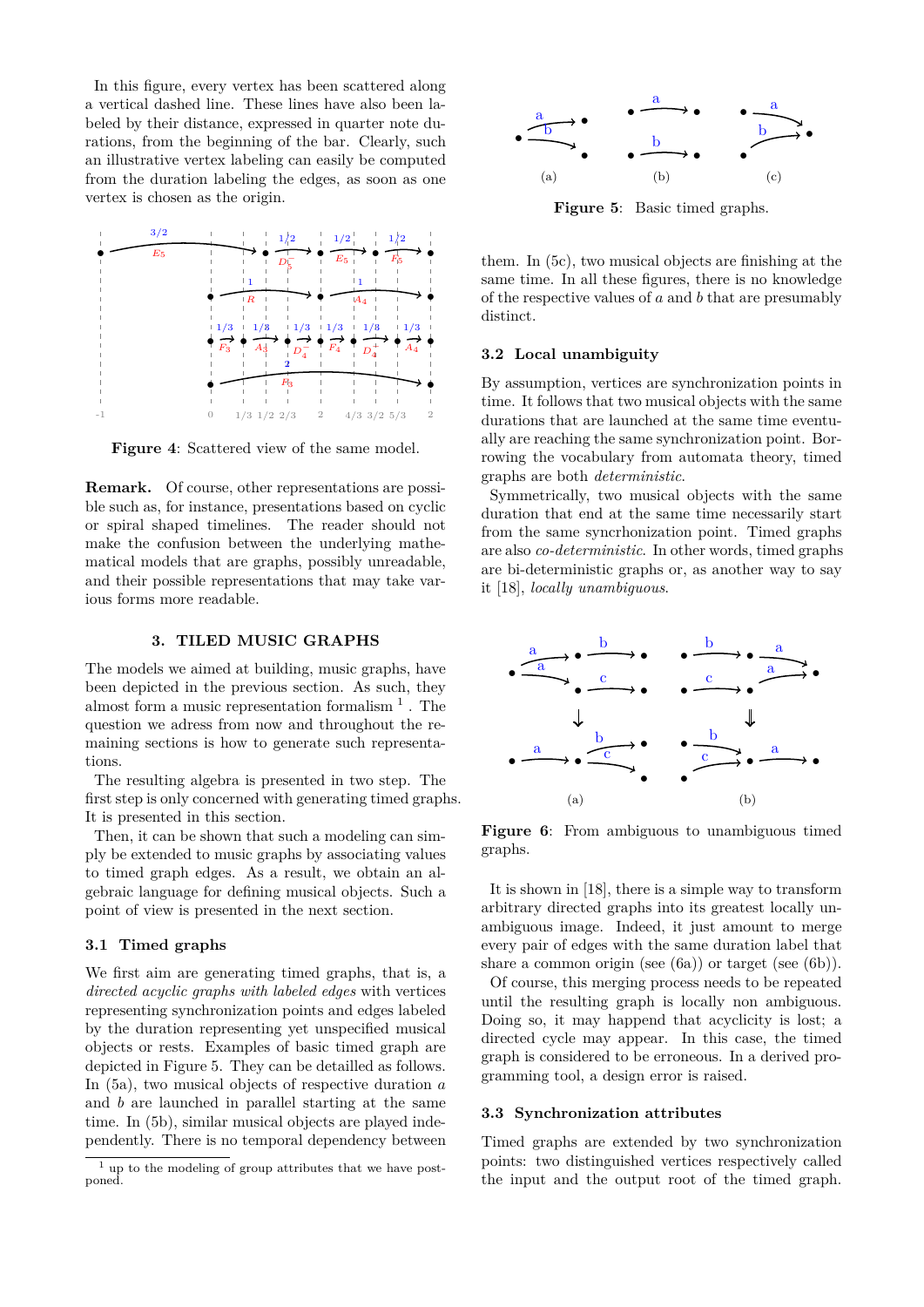Resulting graphs are simply called birooted graphs or, to fit our application perspectives, birooted timed graphs.

Examples of birooted timed graphs are depicted in Figure [7](#page-4-0) where input roots are depicted by  $(Y)$  and output roots are depicted by  $(\downarrow)$ .

<span id="page-4-0"></span>

**Figure 7**: Two birooted timed graphs.

#### **3.4 Tiled composition**

These graphs can then be combined by means of the tiled composition. More precisely, these specified input and output roots allows to combine two musical objects  $2$  by gluing the input root of the first one with the input root of the second: this is the *synchronization step*. The local ambiguity that may results from these gluing is then removed following the bi-determinization process depicted above: this is the *fusion step*. The input (resp. output) root of the first object (resp. the second) is kept as the input root (resp. the output root) of the second object.

<span id="page-4-2"></span>The birooted graph resulting from the composition of the two graphs depicted in Figure [7](#page-4-0) is depicted in Figure [8](#page-4-2) below.



**Figure 8**: The result of a tiled composition.

It is know from inverse semigroup theory [\[19\]](#page-8-4) that the resulting composition is associative. Since the single vertex graph with equal input and output root is clearly a neutral element for this composition, the resulting graph is known in algebra as a monoid. Moreover, it can also be shown that this monoid is an inverse monoid  $[20]$  (see also $[18]$ ).

From now on, such a composition is denoted additively, that is, the tiled composition of two tiled timed graphs  $t_1$  and  $t_2$  is denoted by  $t_1 + t_2$ . The single vertex graph with equal input is denoted by 0 and we clearly have  $t + 0 = t = 0 + t$  for every tiled timed graph *t*.

#### **3.5 Inverse, reset and coreset**

The "inverse" arising from the underlying monoid is also denoted additively. In other words, for every tiled timed structure  $t$ , it is denoted by  $-t$ . It is just obtained from *t* by permuting the input and output roots, without changing the direction of the music.

This allows to define the difference  $t_1 - t_2$  between two music graphs as the sum  $t_1 + (-t_2)$ . Then, we define the *reset* of *t* by  $re(t) = t - t$  and the *coreset* of *t* by  $co(t) = -t + t$ . These remarkable elements are depicted in Figure [9](#page-4-3) below.

<span id="page-4-3"></span>

**Figure 9**: Resets and coresets.

Observe that, unless the music graph *t* is the graph of the zero duration rest 0, none of these expressions equals zero. However, as detailed in inverse semigroup theory, the reset and coreset defines *local zeros* as made explicit in the following equation that are always satisfied:

$$
t = re(t) + t
$$
 and  $t = t + co(t)$ 

#### **3.6 Induced parallel composition**

When building complex time structures (or later musical structures), a typical usage exemple of reset and coreset primitives are parallel insertions.

Indeed, given three tiles  $t_1$ ,  $t_2$  and, resp.,  $t_3$ , simply denoting single edges of duration *a*, *b* and, resp., *c* as depicted in Figure [10.](#page-4-4)

<span id="page-4-4"></span>

**Figure 10**: Parallel insertions.

A construction of the form  $t_1 + re(t_2) + t_3$  inserts a copy of  $t_2$  between  $t_1$  and  $t_3$  without altering the synchronization of  $t_1$  and  $t_3$ . More precisely, it amounts

<span id="page-4-1"></span><sup>2</sup> yet just birooted timed graphs, but the composition of gen-eral musical objects defined later in the text just follows the same rules,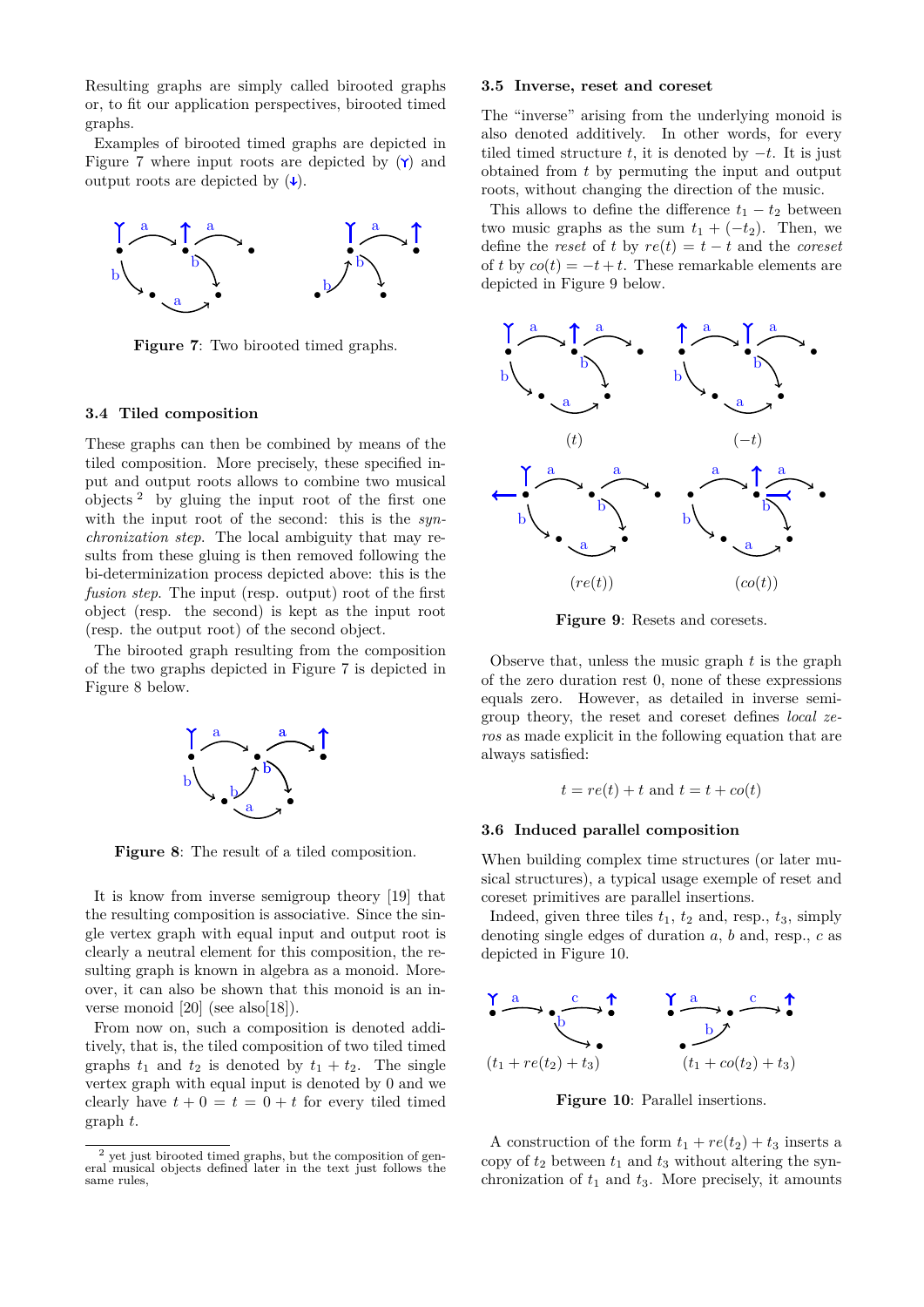to start  $t_2$  at the end of  $t_1$  in parallel with  $t_3$ , with all possible overlaps and merges allowed by tiles.

Symmetrically, a construction of the form  $t_1+c_0(t_2)+$  $t_3$  still inserts a copy of  $t_2$  between  $t_1$  and  $t_3$ . However, in this case, both  $t_1$  and  $t_2$  ends at the same time, before  $t_3$  starts.

In both cases, synchronization between  $t_1$  and  $t_3$  are just the same as they would be in the sum  $t_1 + t_3$  so both cases describe sort a parallel insertion.

These constructions offered by the reset and the coreset primitives constrast with the standard, string-based, insertion primitives that are available in most softwares for graphical music editions; classical insertions that would "push" appart  $t_1$  and  $t_3$ .

## **3.7 Additional time equations**

A carefull reading of the example depicted in Figure [8](#page-4-2) above shows that more vertices gluing have been performed than those that were strictly necessary. This comes from the fact that we have additionally applied the equation

$$
a = bb
$$

that says that the duration of two *b*s just equals the duration of one *a*.

In other words, under the equation  $a = bb$  two succesive *b*-labeled edges starting from the same starting synchronization point than an *a*-labeled edge eventually reach the same ending synchronization point. With a view towards application in music, such a feature allows to define standard timed graphs with length measured in hole notes, half notes, quarter notes, etc. . . , these relative lengths being easily defined by such kind of equations.

Observe that the graph depicted in Figure [3](#page-2-2) just follows these rules. The semantics of duration labels such as 1,  $1/2$ ,  $1/3$ , etc., ... has implicitly been defined by such a kind of equations. For instance, two successive edges of duration 1*/*2 eventually reach the same synchronization point than a single edge of duration 1.

## <span id="page-5-0"></span>**4. THE RESULTING MUSIC ALGEBRA**

Tiled timed graphs are turned into musical graphs by adding additional attributes to edges. In the proposed frameworks, these edge attributes can be sets of notes, possibly with some more attributes denoting instruments, tracks, velocity, etc.. . . Additionally, global (or group) attributes can also be defined over tiled musical graphs in order to describe some expressive features such as legato.

In this presentation, we restrict ourselves to the simpler case edge attributes are sets that are simply combined by union. Observe that such a set based modeling of edge attributes is already implicitly used in Figure [3](#page-2-2) where rests are modeled by the attribute 0 that denotes the empty set of notes.

It can be shown that adding edge labels from a lattice does preserve the inverse monoid structure. In view

of our modeling perpectives, we show in this section how this theory can be put in practise.

The resulting labeled tiled timed are from now on simply called music graphs.

## **4.1 Elementary music graphs**

Elementary music graphs are either rests, denoted by *R* or a single note, of the form  $X_i^e$  where *X* is a pitch class (e.g.  $A, B, C,$  etc...),  $i$  is an octave, and  $e$  is a possible alteration. For instance  $C_4^{\sharp}$  denotes  $C$  sharp on the fourth octave.

By default, all notes or rests duration equals one quarter. In other words,  $C_4^{\sharp}$  as above actually denotes a quarter note. However, every note or rest (and later every score) can be stretch by some rational factor. Such a stretch is denoted by a left multiplication. For instance, the expressions  $2 * D_5^{\flat}$  denotes the half note *D* flat on the fifth octave. Similarly, the expressions  $1/2 * E_3$  denotes the eight note *E* on the third octave.

Of course, choosing quarter notes as unit duration is arbitrary. Our choice follows from the fact that, quite often, quarter notes represents one beats. Following english duration naming rules, it would certainly makes sense to use the duration of whole notes as duration unit. But this would just amounts to multiply all written melodies by 1*/*4 so this can be done in the last moment. In other words, the naming of duration can be left to the user.

By convention, single fractions are also seen as rests. For instance, the notation 2 is equivalent to  $2 * R$ . As a particular case, the notation 0 stands for the rest of duration zero. This implies that  $d * 0 = 0$  for any stretch factor *d*.

#### **4.2 Synchronized sums of music graphs**

The tiled composition arising from the underlying monoid is written additively not to be confused with the stretch. In other words, given two music graphs  $t_1$  and  $t_2$ , we denote by  $t_1 + t_2$  the synchronization of the first music graph  $t_1$  with the second one  $t_2$ .

Somehow as expected, for every music graph *t*, we have  $t + 0 = 0 + t = t$ .

For instance the following expressions denotes the beginning of a little waltz.

$$
1/2 * (2 * C_4 + D_4 + 2 * E_4 + G_4 + 2 * E_4 + D_4 + 3 * E_4)
$$

when played in 3*/*8. The resulting graph is depicted in Figure [11](#page-5-1) below.

<span id="page-5-1"></span>
$$
\begin{array}{ccc}\n\bullet & \xrightarrow{1/2} & \xrightarrow{1/2} & \xrightarrow{1/2} & \xrightarrow{1/2} & \xrightarrow{1/2} & \xrightarrow{1/2} & \xrightarrow{3/2} & \xrightarrow{3/2} \\
\bullet & \xrightarrow{C_4} & \bullet & \xrightarrow{C_4} & \xrightarrow{C_4} & \xrightarrow{C_4} & \xrightarrow{C_4} & \xrightarrow{C_4} & \xrightarrow{C_4} & \xrightarrow{C_4} & \xrightarrow{C_4} & \xrightarrow{C_4} & \xrightarrow{C_4} & \xrightarrow{C_4} & \xrightarrow{C_4} & \xrightarrow{C_4} & \xrightarrow{C_4} & \xrightarrow{C_4} & \xrightarrow{C_4} & \xrightarrow{C_4} & \xrightarrow{C_4} & \xrightarrow{C_4} & \xrightarrow{C_4} & \xrightarrow{C_4} & \xrightarrow{C_4} & \xrightarrow{C_4} & \xrightarrow{C_4} & \xrightarrow{C_4} & \xrightarrow{C_4} & \xrightarrow{C_4} & \xrightarrow{C_4} & \xrightarrow{C_4} & \xrightarrow{C_4} & \xrightarrow{C_4} & \xrightarrow{C_4} & \xrightarrow{C_4} & \xrightarrow{C_4} & \xrightarrow{C_4} & \xrightarrow{C_4} & \xrightarrow{C_4} & \xrightarrow{C_4} & \xrightarrow{C_4} & \xrightarrow{C_4} & \xrightarrow{C_4} & \xrightarrow{C_4} & \xrightarrow{C_4} & \xrightarrow{C_4} & \xrightarrow{C_4} & \xrightarrow{C_4} & \xrightarrow{C_4} & \xrightarrow{C_4} & \xrightarrow{C_4} & \xrightarrow{C_4} & \xrightarrow{C_4} & \xrightarrow{C_4} & \xrightarrow{C_4} & \xrightarrow{C_4} & \xrightarrow{C_4} & \xrightarrow{C_4} & \xrightarrow{C_4} & \xrightarrow{C_4} & \xrightarrow{C_4} & \xrightarrow{C_4} & \xrightarrow{C_4} & \xrightarrow{C_4} & \xrightarrow{C_4} & \xrightarrow{C_4} & \xrightarrow{C_4} & \xrightarrow{C_4} & \xrightarrow{C_4} & \xrightarrow{C_4} & \xrightarrow{C_4} & \xrightarrow{C_4} & \xrightarrow{C_4} & \xrightarrow{C_4} & \xrightarrow{C_4} & \xrightarrow{C
$$

# **Figure 11**: A little waltz.

Observe that the stretch operation distribute over the sum. For instance, the expression  $1/2*(2*C_4+D_4)$ may as well be denoted by the equivalent expression  $(C_4 + 1/2 * D_4).$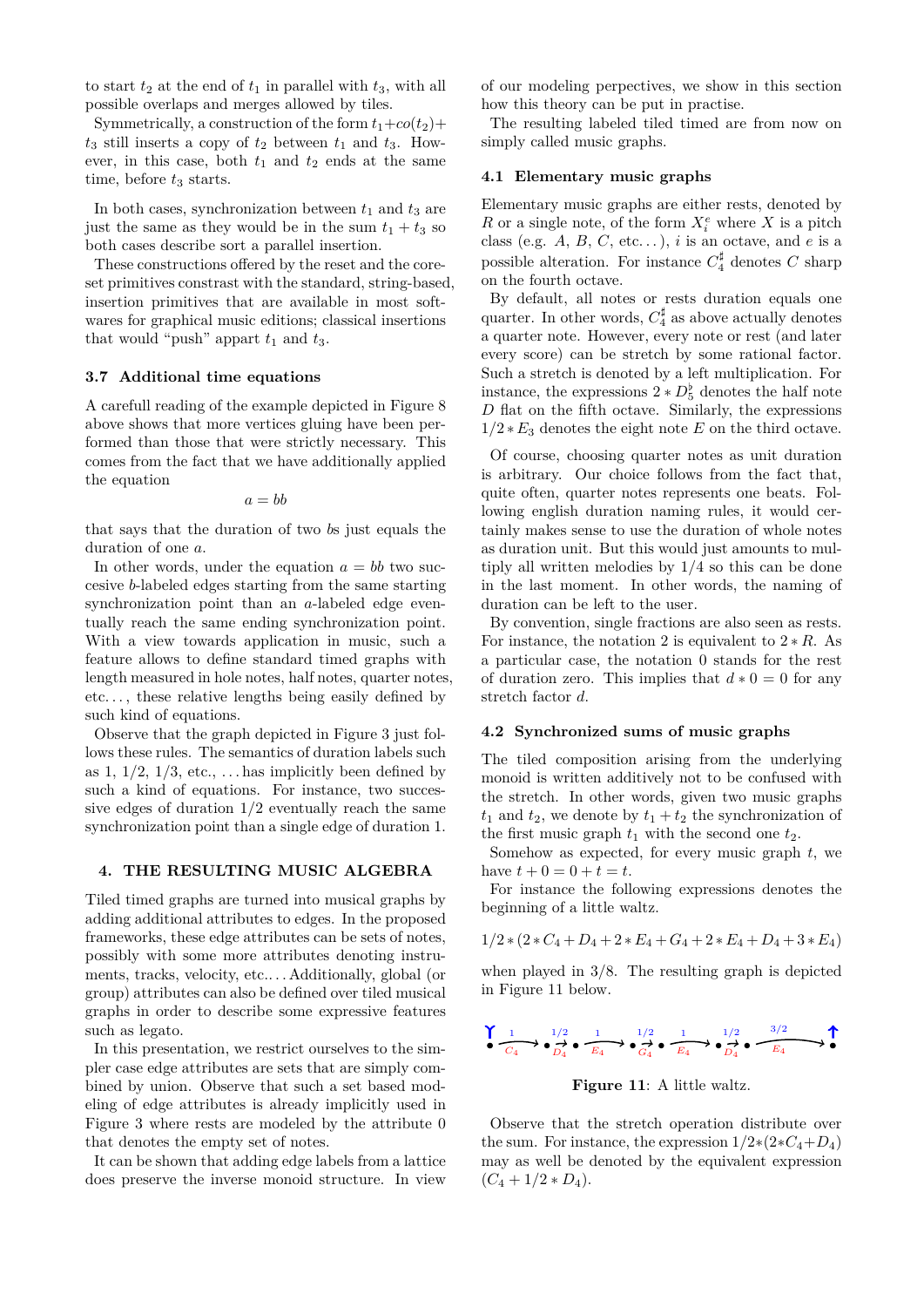# **4.3 Generalized product**

The stretch of a music graph *t* by a factor *d* is thus expressed as  $d * t$ . Viewing *d* as a rest of length *d*, this means we allow certain product of musical graphs. This construction may be generalized. In fact, for every music graph  $t_1$  and  $t_2$ , we put

$$
t_1 * t_2 = re(|t_2| * t_1) + |t_1| * t_2
$$

where, for every music graph  $t$ , we write  $|t|$  for the elapsed time from the input root of *t* to the output root of *t*.

Using such a generalized product, we can thus add a bass line to our little waltz, by putting

$$
C_3*(2*C_4+D_4)+G_2*(2*E_4+G_4)+\ldots
$$

The resulting music graph is depicted Figure [12.](#page-6-0)

<span id="page-6-0"></span>

**Figure 12**: Adding a bass line.

# **4.4 Debussy example: the return**

As an illustration of the tiled music algebra, we can build step by steps the musical graphs depicted in Figure [3.](#page-2-2) As already detailed above, the basic elements are notes with associated durations. Then these elementary tiles can be combined via sums, stretches, possibly taking inverses, resets or coresets.

For instance, the soprano voice of the 91th bar of the arabesque can then be defined by

$$
v_1 = 1/2 * (2 + co(3 * E_5 + D_5)) + E_5 + F_5 + D_5 + C_5 + re(D_5 + 3 * C_5) + 2)
$$

In this construction, a coreset (resp. a reset) is used to model the initial  $E_5$  (resp. the final  $C_5$ ) that starts before the beginning of the bar (resp after the end of the bar).

<span id="page-6-1"></span>

**Figure 13:** The soprano voice  $v_1$  of the 91th bar.

The resulting music graph is depicted Figure [13.](#page-6-1)

The second voice, an alternation of rests and quarter notes, can simply be defined by  $v_2 = 1 + A_4 + 1 +$ *G*4. Then, the two combined voices can be defined by  $re(v_1) + v_2$  or, equivalently,  $v_1 + co(v_2)$ , among many other equivalent expressions since the distance between their input and output roots are both equal to 4.

The result of the combined first and second voices is depicted in Figure [14.](#page-6-2) Again, distances from the input root are labeling the vertical lines.

<span id="page-6-2"></span>

**Figure 14**: The combined first and second voices of the 91th bar in scattered representation.

Clearly, the entire 91th bar can be modeled this way, as well as the combination of all bars, till the complete Arabesque is modeled.

**Remark.** Compared to the tree-shaped model approach proposed in [\[16\]](#page-8-1), one may observed that the terms defining voices are somehow similar : as terms there are indeed tree shaped. However, our graph based approach allows easily to combine time structures that have different shapes. Moreover, the parallel operators just follows from the inverse semigroup structures that provide inverses, resets and coresets.

Somehow implicitly, the tree-shaped terms defining birooted musical graphs are factorized by the relevant notion of musical equivalence (aka two terms are equivalent when they defined the same birooted graphs). The fact this equivalence is a congruence, that is, it remains stable under sum, is by no mean a trivial property.

## **4.5 Group attributes**

We are now ready to address the question of group attributes. The main idea is that a group attribute such as links or time signature can be seen as a special edge attribute that is distributed over a group of edge. Since edge attributes are sets of values, it makes no difficulty to extend the possible values on edge by any additionel set of marks. The resulting algebra is essentially the same.

At the programmatic level it is convenient to specify only once any group attribute. This is simply done by adding another functions that add the attribute values to all edges of its tile argument. Assume that such a function is  $att(t, v)$ . Then, given two musical tile  $t_1$ and  $t_2$ , we may specify that  $t_1$  will be played with a 3*/*4 meter and, afterward, *t*<sup>2</sup> will be played with 4*/*4 meter just by the sum  $att(t_1, 3/4) + att(t_2, 4/4)$ .

At the representation level, a construction of the form  $att(t, v)$  can be visualized by adding some background color on the underlying group of edges making explicit the "region" that have been affected by the group attribute value *v*.

Of course, in a sum of the form  $att(t_1, v) + att(t_2, v)$ one may argue that the two underlying groups are implicitly merged since they seem to share the same group value. However, at the implementation level,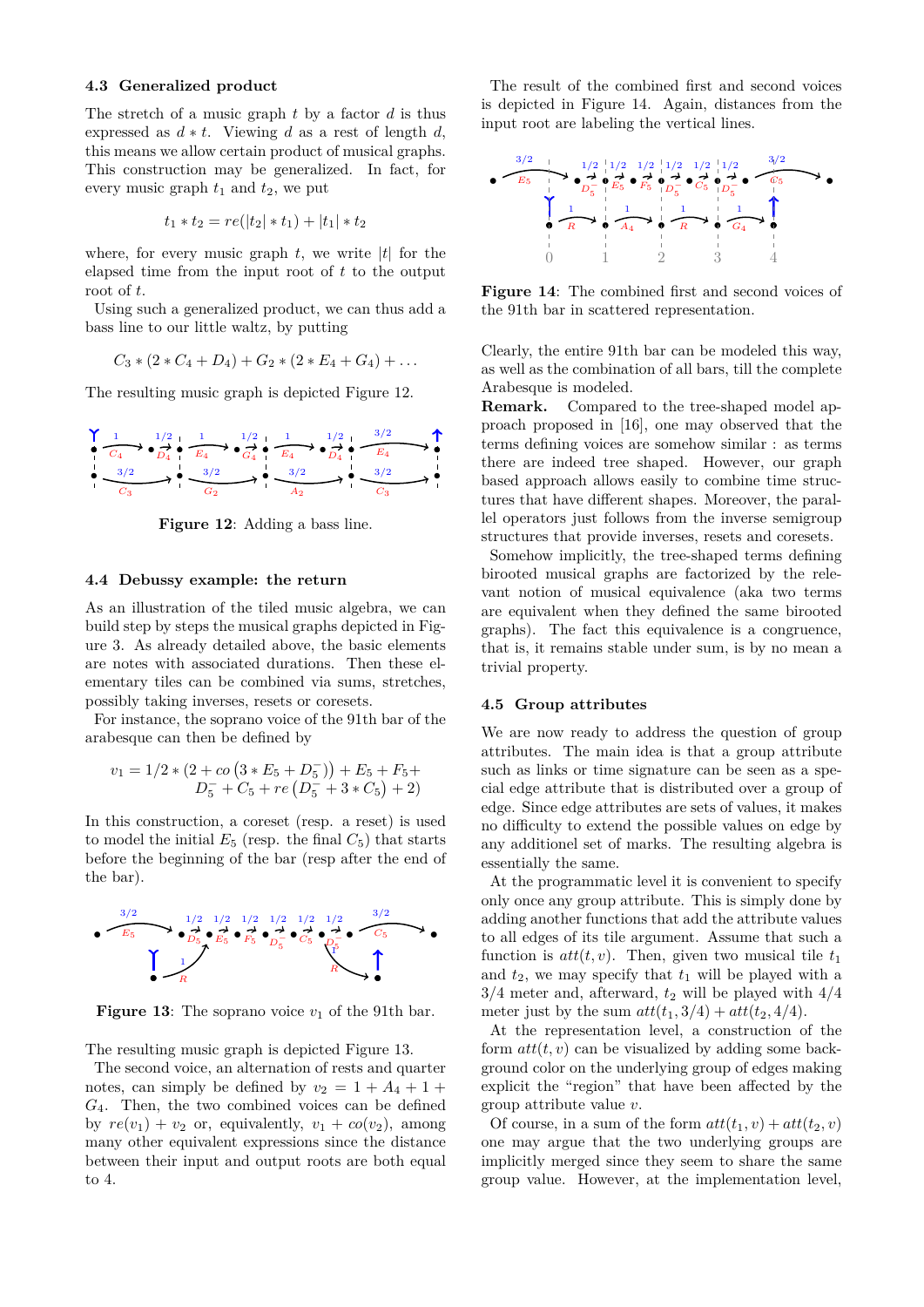the syntactic distinction between the first and the second group can simply be achieved by extending the value *v* by a single *id*, automatically generated, that refers uniquely to a given call to the function *att*. Such an encoding, invisible to the user, prevents any possible confusion.

**Remark.** It can be the case that some group attribute values cannot overlap. For instance, an edge labeled by both a 3*/*4 and a 4*/*4 meters would make no sense.

This amounts to say that we must forbid edge attribute that contains two incompatible group attribute. It occurs that such a property is stable under composition hence it forms a monoid ideal. At the algebraic level, all these tile can be merged  $3$  into a forbidden tile ⊥. Forbidding music tile with cyclic underlying graphs is just handled the same way since the tile property "having a cycle" is also preserved by composition.

## **5. CONCLUSIONS**

Starting from a fairly simple notion of music model, defined by means of instants in (symbolic) time that are related with elementary music objects, we have shown that adding synchronization points leads to a fairly robust algebra: an inverse monoid. This algebraic modeling provides, thanks to its richness, most of the music construct a composer may need, either as primitive constructs such as the tiled composition, or as a derived constructs such as the reset and the coreset functions.

All algebraic expressions and their corresponding graphical views that appear throughout our presentation proves that, based on the underling algebra, a robust correspondance between music programs and music representations can be developed. To some extent, the tasks of playing music or representing music have many common features that are made explicit in this approach.

The DSL induced by such an approach is currently under developpement. Embedded into a high level functional programming language such as *Haskell* and the various libraries available such as Euterpea [\[2\]](#page-7-1) and UISF [\[21\]](#page-8-6), it allows to inherit from its elegance and expressive power [\[12,](#page-7-11) [11,](#page-7-10) [22\]](#page-8-7). Design mistakes can be controlled both at the static level via the underlying type system and, at the dynamic level, thanks to the lazy evaluation mechanism of *Haskell*, via the evaluation of time or shape constraints.

Of course, this project is still at an experimental stage. Designing a new model and developing the related methods and tools necessarily take time [\[23\]](#page-8-8), especially when we aim at revealing and exploiting the robustness of the underlying mathematical framework that may appear.

#### **6. REFERENCES**

- <span id="page-7-0"></span>[1] Y. Orlarey, D. Fober, and S. Letz, "Faust: an efficient functional approach to DSP programming," in *New Computationals Paradigms for Computer Music*. Editions Delatour France, 2009.
- <span id="page-7-1"></span>[2] P. Hudak, *The Haskell School of Music : From signals to Symphonies*, Yale University, Department of Computer Science, 2013.
- <span id="page-7-2"></span>[3] A. Cipriani and M. Giri, *Electronic Music and Sound Design - Theory and Practice with Max/Msp*. Contemponet, 2010.
- <span id="page-7-3"></span>[4] J. Bresson, C. Agon, and G. Assayag, "Visual Lisp / CLOS programming in OpenMusic," *Higher-Order and Symbolic Computation*, vol. 22, no. 1, 2009.
- <span id="page-7-4"></span>[5] B. Vercoe, "Csound: A manual for the audio processing system and supporting programs," MIT Media Lab, Tech. Rep., 1986.
- <span id="page-7-5"></span>[6] J. McCartney, "SuperCollider: a new real time synthesis language," in *Int. Computer Music Conference (ICMC)*, I. C. M. Association, Ed., 1996.
- <span id="page-7-6"></span>[7] M. Malt, *La représentation dans le cadre de la composition et de la musicologie assisteées par ordinateur*. Université de Strasbourg, 2105, habilitation à Diriger les Recherches.
- <span id="page-7-7"></span>[8] P. Hudak, "Keynote address - the promise of domain-specific languages," in *Proceedings of the Conference on Domain-Specific Languages (DSL)*, 1997.
- <span id="page-7-8"></span>[9] ——, "A sound and complete axiomatization of polymorphic temporal media," Department of Computer Science, Yale University, Tech. Rep. RR-1259, 2008.
- <span id="page-7-9"></span>[10] D. Janin, "Vers une modélisation combinatoire des structures rythmiques simples de la musique," *Revue Francophone d'Informatique Musicale (RFIM)*, vol. 2, 2012.
- <span id="page-7-10"></span>[11] P. Hudak and D. Janin, "From out-of-time design to in-time production of temporal media," LaBRI, Université de Bordeaux, Research report, 2015.
- <span id="page-7-11"></span>[12] ——, "Tiled polymorphic temporal media," in *Work. on Functional Art, Music, Modeling and Design (FARM)*. ACM Press, 2014, pp. 49–60.
- <span id="page-7-12"></span>[13] F. Berthaut, D. Janin, and B. Martin, "Advanced synchronization of audio or symbolic musical patterns: an algebraic approach," *International Journal of Semantic Computing*, vol. 6, no. 4, pp. 409– 427, 2012.
- <span id="page-7-13"></span>[14] D. Janin, F. Berthaut, and M. Desainte-Catherine, "Multi-scale design of interactive music systems : the libTuiles experiment," in *Sound and Music Comp. (SMC)*, 2013.

<span id="page-7-14"></span><sup>&</sup>lt;sup>3</sup> technically, this amounts the take the quotient of music tiles by this ideal; such a quotient, well studied in semigroup theory, is called a Rees' quotient.